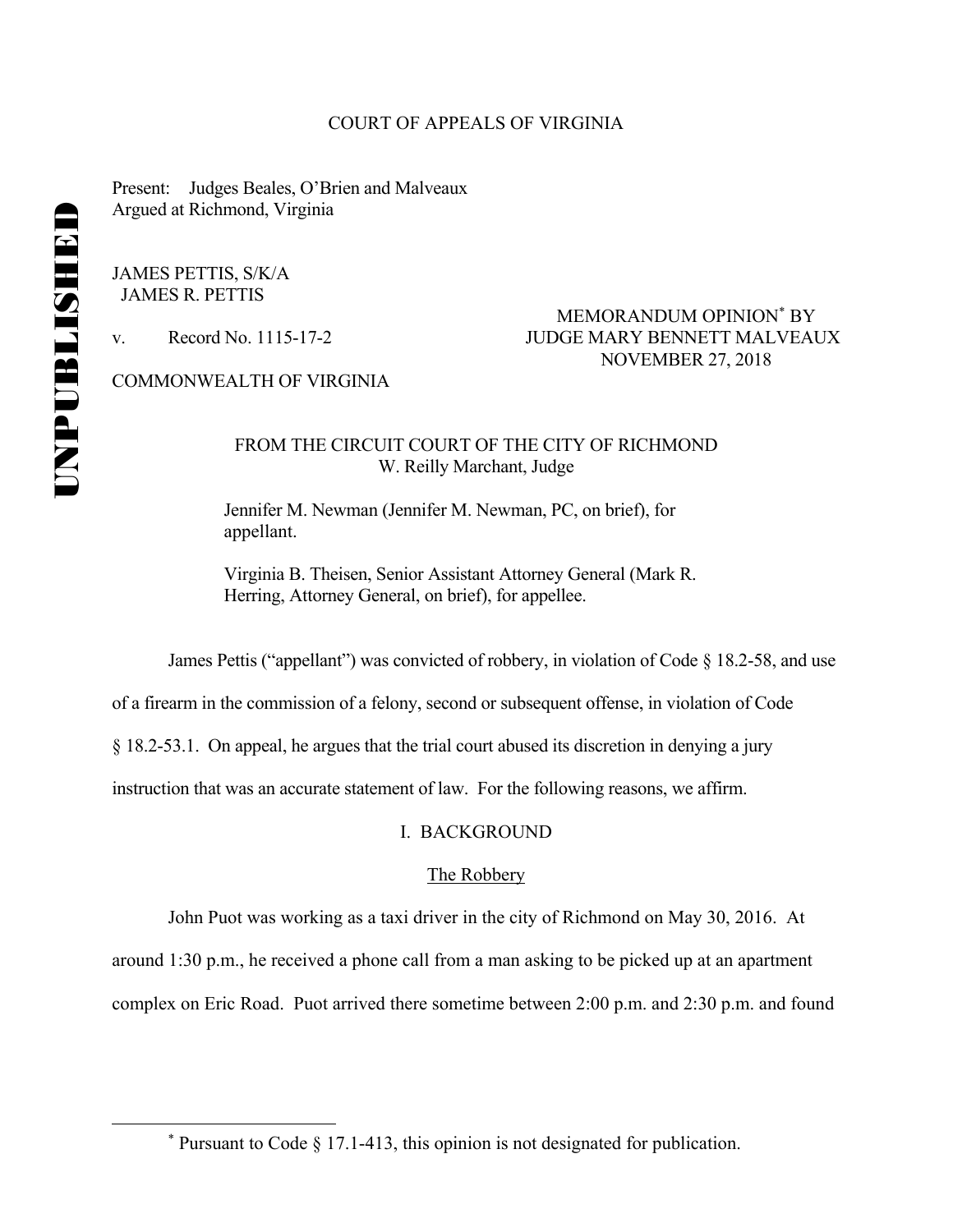a man and a woman "off the road" by the apartment complex. At trial, Puot identified the man and the woman as appellant and appellant's codefendant, Makesha Johnson.<sup>1</sup>

Johnson sat in the back seat behind Puot, and appellant sat next to her. Appellant told Puot that they wanted to go to the Fulton neighborhood, but did not give him a specific address. Instead, he told Puot that he would direct him as he drove. Appellant directed Puot to Denny Street, which ended in a cul-de-sac. Puot drove to the end of the cul-de-sac and stopped. Appellant asked him if he had change for a \$50 bill. When Puot started pulling out money, appellant pointed a gun at the back of his head and told him "[d]on't make a move. If you make any move, I'll kill you. Give me all you have." Johnson got out of the taxi, opened Puot's door, and asked him "[w]here's the money, where's the money?" Appellant again told Puot not to move before Johnson searched Puot and took his wallet, cell phone, and \$30 in cash. Puot's wallet contained his driver's license and bank cards. After taking these items, appellant and Johnson told Puot to get out of the taxi, which he did. Appellant took the keys out of the ignition and started to leave with Johnson. When they got to the other end of the cul-de-sac, they threw the car keys back toward Puot.

Puot's bank card was subsequently used that day at several different locations in Richmond, including City Dogs restaurant. A restaurant employee testified at trial that appellant and Johnson arrived around 3:30 p.m., ordered shots of alcohol, and asked the employee to call them a taxi. The receipt from the transaction shows that they paid with Puot's bank card around 4:00 p.m.

 $\overline{\phantom{a}1}$  $<sup>1</sup>$  Johnson was tried in the same trial as appellant for the same offenses, robbery and use</sup> of a firearm in the commission of a felony. She was convicted of both, and appealed to this Court. We affirmed her convictions in an unpublished opinion, Johnson v. Commonwealth, No. 0699-17-2, 2018 Va. App. LEXIS 116 (Va. Ct. App. May 1, 2018).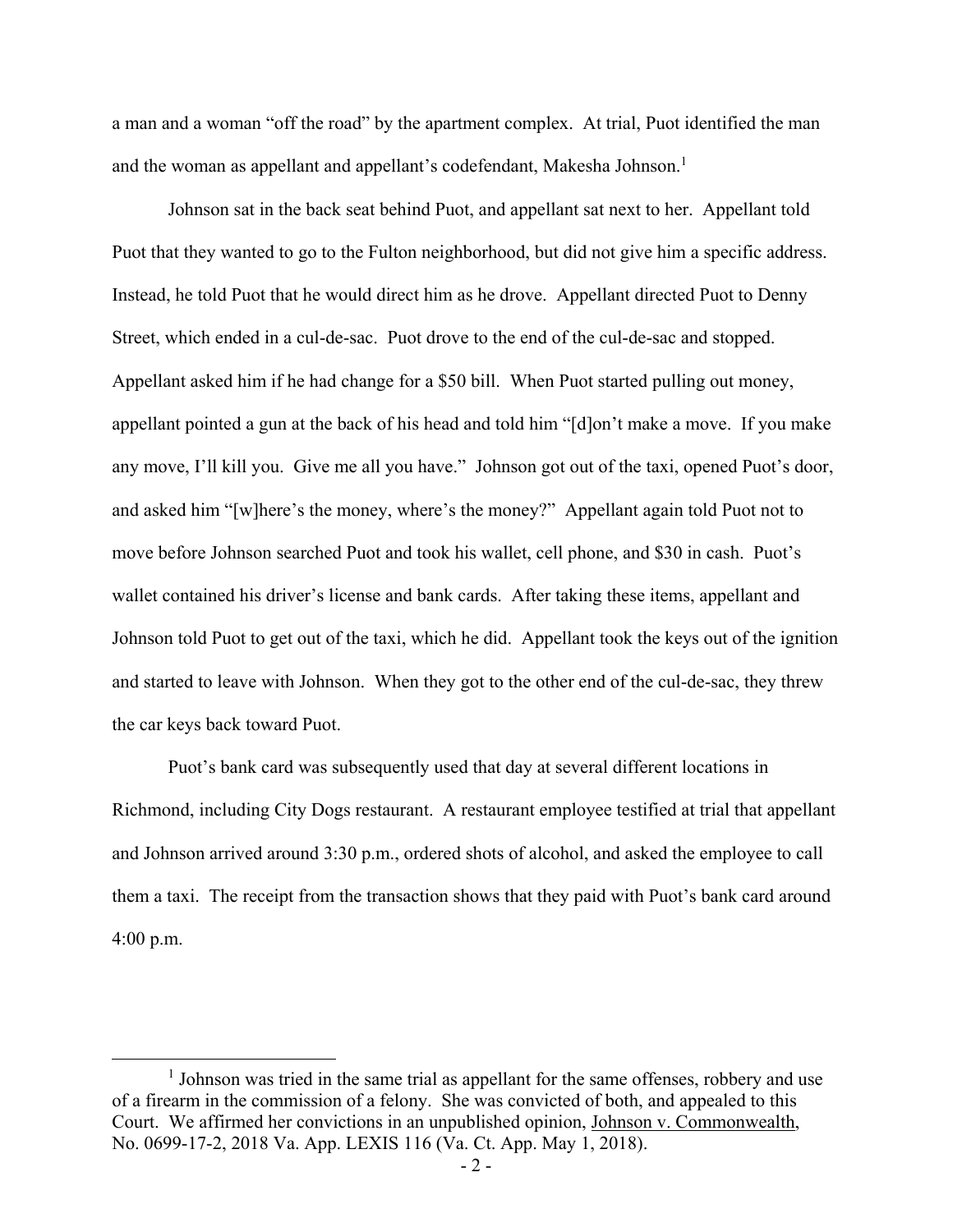Another taxi driver testified at trial that he picked up two individuals at City Dogs on the day of the robbery, drove them to several places, and ultimately dropped them off at Camelot Inn. Photographs captured from the taxi's video recording showing appellant and Johnson in the taxi were introduced into evidence. At trial, the parties stipulated that in the video recording, Johnson can be heard talking on the phone with a cell phone company and providing them with Puot's bank card number.

Around 5:15 p.m. that day, appellant and Johnson checked into the Camelot Inn using Johnson's driver's license and Puot's bank card. The next day, the front desk manager found a gun covered in a washcloth and concealed in a lighting fixture in the room they had used. He also found Puot's driver's license and bank cards inside the toilet.

On June 9, 2016, Richmond Police Department officers saw a man and a woman matching the descriptions of appellant and Johnson walking on Eric Road, close to where Puot had picked up the passengers who robbed him. When the officers made eye contact with the man and the woman they fled, but they were soon apprehended. They were subsequently identified as appellant and Johnson. An officer discovered Puot's cell phone in appellant's pocket.

### Request for Jury Instruction

At trial, counsel for appellant asked the court, over the Commonwealth's objection, to give the following jury instruction:

> The mere unexplained possession of stolen property by the defendant, without more, is not sufficient evidence to support a conviction of robbery, but is merely one circumstance that may be considered. If you believe from the evidence that the defendant had in his possession property that was the subject of the robbery, but if you believe that the evidence as a whole fails to show beyond a reasonable doubt that the defendant was one of those perpetrating the robbery, then you cannot find the defendant guilty of robbery.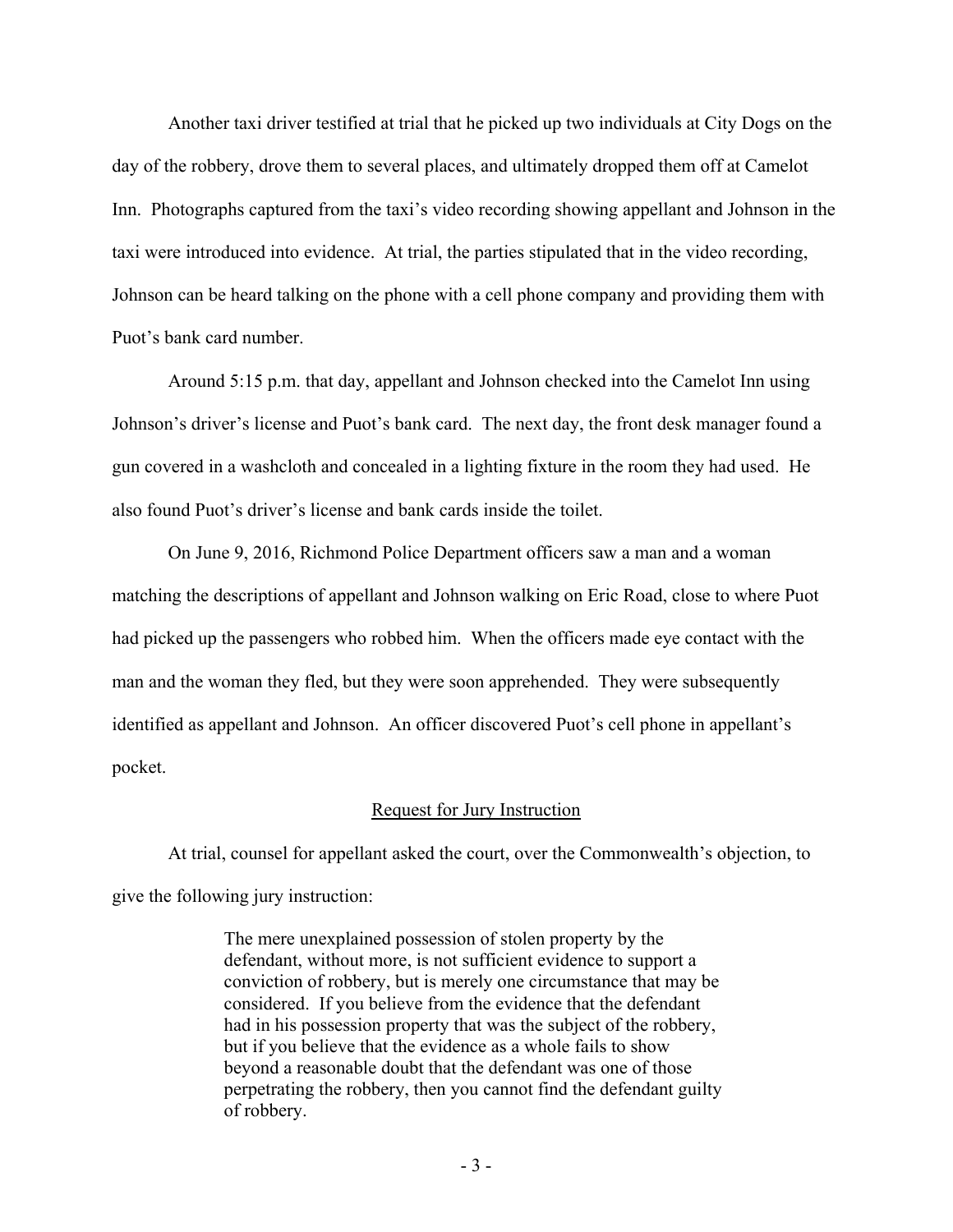Counsel argued that the instruction was warranted because it was a correct statement of the law under Bazemore v. Commonwealth, 210 Va. 351, 170 S.E.2d 774 (1969). She further argued that it was an appropriate instruction because "the bulk of the Commonwealth's evidence" was appellant's unexplained possession of stolen property. The Commonwealth acknowledged that the instruction was a correct statement of the law, but argued that it should not be given because it was duplicative and also emphasized "a particular aspect of the evidence." The court found that it was a correct statement of the law, but ruled that it would not give the instruction because it was duplicative and "this one element of unexplained possession as opposed to any other parts of the case is unnecessary and could be prejudicial against the Commonwealth."

In her closing argument, counsel for appellant argued that Puot was uncertain in his identification of appellant. She also stated that "[j]ust because [appellant] may have been in possession an hour, two hours, three hours after a robbery occurred -- he was in possession of a credit card, just because he's in possession of possibly recently stolen goods does not mean that he is guilty of robbery." She added that it was "very important" that the jurors understood that principle.

The jury found appellant guilty of robbery and use of a firearm in the commission of a robbery. This appeal followed.

#### II. ANALYSIS

 Appellant contends that the trial court erred in not giving his requested jury instruction because the instruction was a correct statement of law, and the instruction supported the defense theory of the case.

 "The purpose of any jury instruction is to inform the jury of the law guiding their deliberations and verdict." Keen v. Commonwealth, 24 Va. App. 795, 807, 485 S.E.2d 659, 665

- 4 -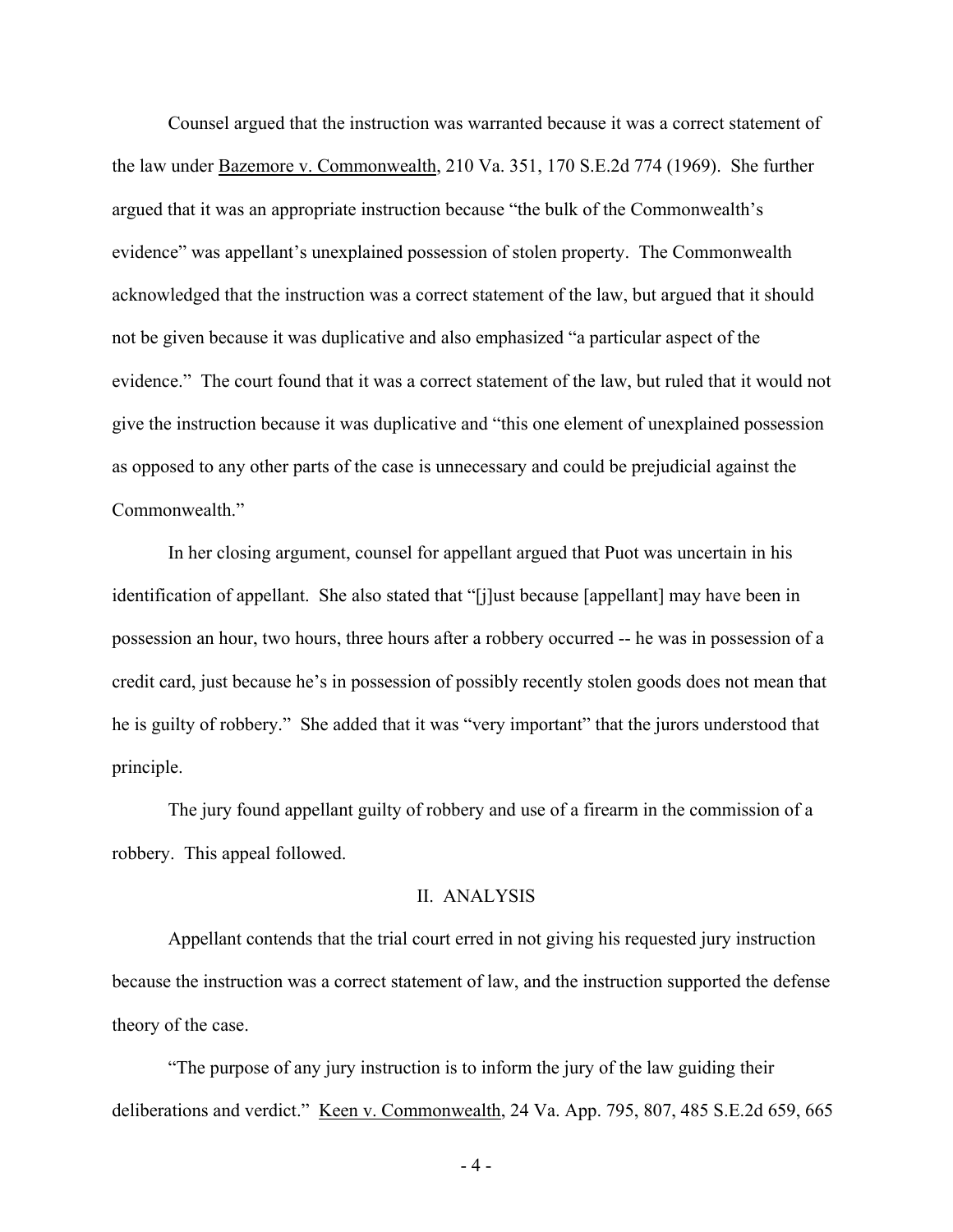(1997). Whether to give or deny jury instructions "rest[s] in the sound discretion of the trial court." Hilton v. Commonwealth, 293 Va. 293, 302, 797 S.E.2d 781, 786 (2017). On appeal, "[a] reviewing court's responsibility in reviewing jury instructions is 'to see that the law has been clearly stated and that the instructions cover all issues which the evidence fairly raises."" Chapman v. Commonwealth, 56 Va. App. 725, 735, 697 S.E.2d 20, 26 (2010) (quoting Chibikom v. Commonwealth, 54 Va. App. 422, 425, 680 S.E.2d 295, 296 (2009)). Thus, we review *de novo* "whether a jury instruction accurately states the relevant law." Lawlor v. Commonwealth, 285 Va. 187, 228, 738 S.E.2d 847, 870 (2013) (quoting Orthopedic & Sports Physical Therapy Assocs., Inc. v. Summit Grp. Props., LLC, 283 Va. 777, 782, 724 S.E.2d 718, 721 (2012)). Further, "[w]hen considering whether a trial court abused its discretion by denying a defendant's proffered instruction, 'we view the facts relevant to the determination of that issue in the light most favorable to [the defendant].'" Holloman v. Commonwealth, 65 Va. App. 147, 174, 775 S.E.2d 434, 448 (2015) (alteration in original) (quoting Commonwealth v. Cary, 271 Va. 87, 91, 623 S.E.2d 906, 907 (2006)).

 "[W]hen a trial court grants numerous instructions, the jury must 'consider the instructions as a whole and in the light of the evidence applicable to the issues presented.'" Walshaw v. Commonwealth, 44 Va. App. 103, 119, 603 S.E.2d 633, 641 (2004) (quoting Rollston v. Commonwealth, 11 Va. App. 535, 541, 399 S.E.2d 823, 826 (1991)). "Instructions are to be read in connection with the evidence to which they are intended to apply." Chapman, 56 Va. App. at 736, 697 S.E.2d at 26 (quoting Carroll v. Hutchinson, 172 Va. 43, 52, 200 S.E. 644, 648 (1939)).

 Appellant first argues that the requested jury instruction is a correct statement of law, relying on Bazemore, 210 Va. 351, 170 S.E.2d 774. In Bazemore, a defendant accused of robbery asked for a jury instruction which mirrors the instruction rejected in this case:

- 5 -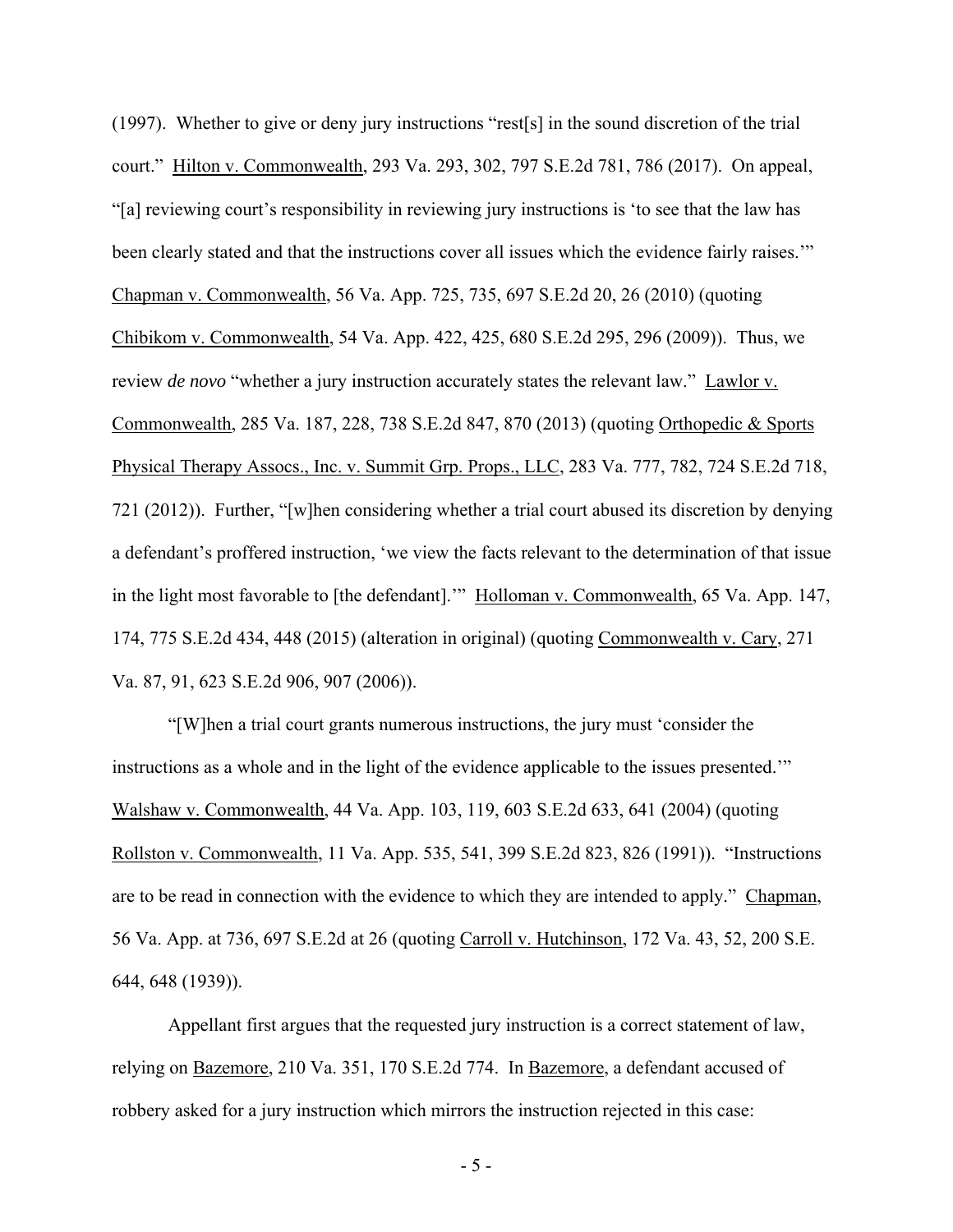The Court instructs the jury that mere unexplained possession of stolen property by the defendant, without more, is not sufficient evidence to support a conviction of robbery, but is merely one circumstance to be considered. And if you believe from the evidence that the defendant . . . had in his possession property which was the subject of this robbery, but if you further believe that the evidence as a whole fails to show beyond a reasonable doubt that [defendant] was one of those perpetrating the robbery, then you must return a verdict of not guilty.

Id. at 352, 170 S.E.2d at 775. The Court in Bazemore held that "[w]ith the words 'of robbery' added at the end, this instruction would have correctly stated the law." Id. at 352, 170 S.E.2d at 775-76. The instruction in the instant case uses the wording of the instruction in Bazemore and adds "of robbery" at the end. Thus, Bazemore indicates that appellant's proffered instruction is a correct statement of law.

However, while **Bazemore** demonstrates that appellant's proposed instruction is a correct statement of law, it does not compel the conclusion that it is generally error to refuse to give this instruction if requested in a robbery case. The Court in Bazemore did not specifically hold that it was error to refuse this instruction; instead, the Court held that "[w]hether or not the trial judge committed reversible error by refusing [the instruction at issue], he did so by giving another instruction." Id. at 352, 170 S.E.2d at 776. The trial judge in Bazemore told the jury that it could find defendant guilty of either robbery or larceny, and stated, "I further instruct the jury that where recently stolen goods are found in the possession of the defendant, the burden when [*sic*] rests upon him to show or make a reasonable explanation of where he obtained the goods. That's all." Id. The Court found that giving this instruction to the jury was reversible error because it may have led the jury to believe it could convict defendant of robbery on the mere basis of his possession of recently stolen goods. Id. at 352-53, 170 S.E.2d at 776. Because the decision in Bazemore was based upon the specific facts of that case, its holding does not compel the conclusion that this instruction must be given in all robbery cases if requested.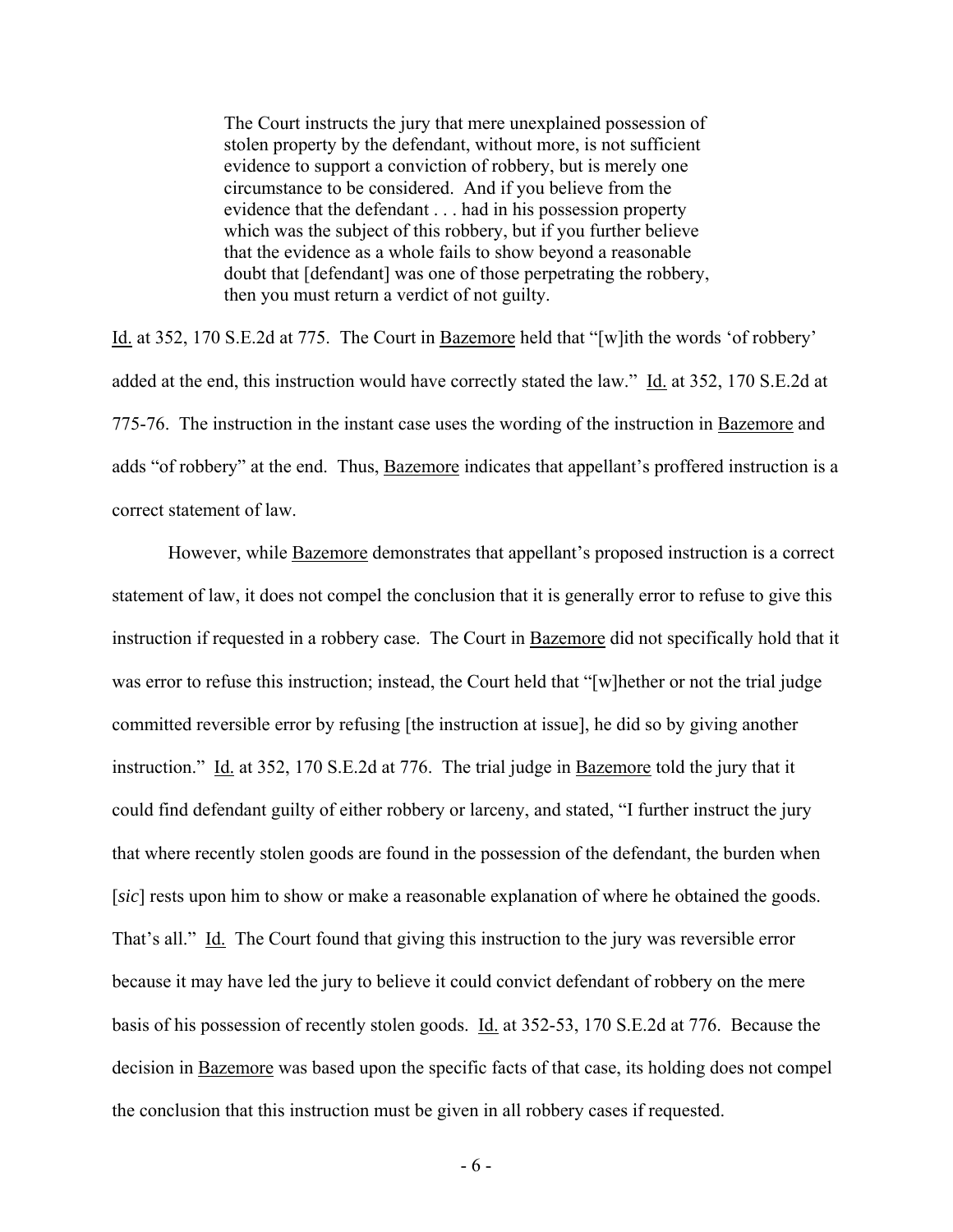Unlike Bazemore, the jury in this case was not instructed that it could convict appellant of robbery merely on the basis of his possession of recently stolen goods. Based upon the instructions actually given in this case, we find that the trial court did not err in refusing to give appellant's proffered instruction.

 Even if an instruction is "a correct statement of the legal principles involved and the trial court, in its discretion, could properly have given the instruction, it does not follow that it was reversible error to refuse it." Lincoln v. Commonwealth, 217 Va. 370, 375, 228 S.E.2d 688, 692 (1976). "When granted instructions fully and fairly cover a principle of law, a trial court does not abuse its discretion in refusing another instruction relating to the same legal principle." Stockton v. Commonwealth, 227 Va. 124, 145, 314 S.E.2d 371, 384 (1984). "Indeed, the granting of instructions that are merely repetitious and cumulative is discouraged." Medlar v. Mohan, 242 Va. 162, 168, 409 S.E.2d 123, 127 (1991).

 Here, it was not reversible error to refuse the instruction because the granted instructions fully and fairly covered the legal principle at issue. In the instant case, the trial court granted numerous instructions to aid the jury in its deliberations and in understanding the elements of the crimes charged. Those instructions included Instruction 11:

> The defendant, James Pettis, is charged with the crime of robbery of John Puot. The Commonwealth must prove beyond a reasonable doubt each of the following elements of that crime:

- (1) That the defendant intended to steal; and
- (2) That the defendant took property or money; and
- (3) That the taking was from John Puot or in his presence; and

(4) That the taking was against the will of John Puot; and

(5) That the taking was accomplished by violence or intimidation or the threat or presenting of a firearm.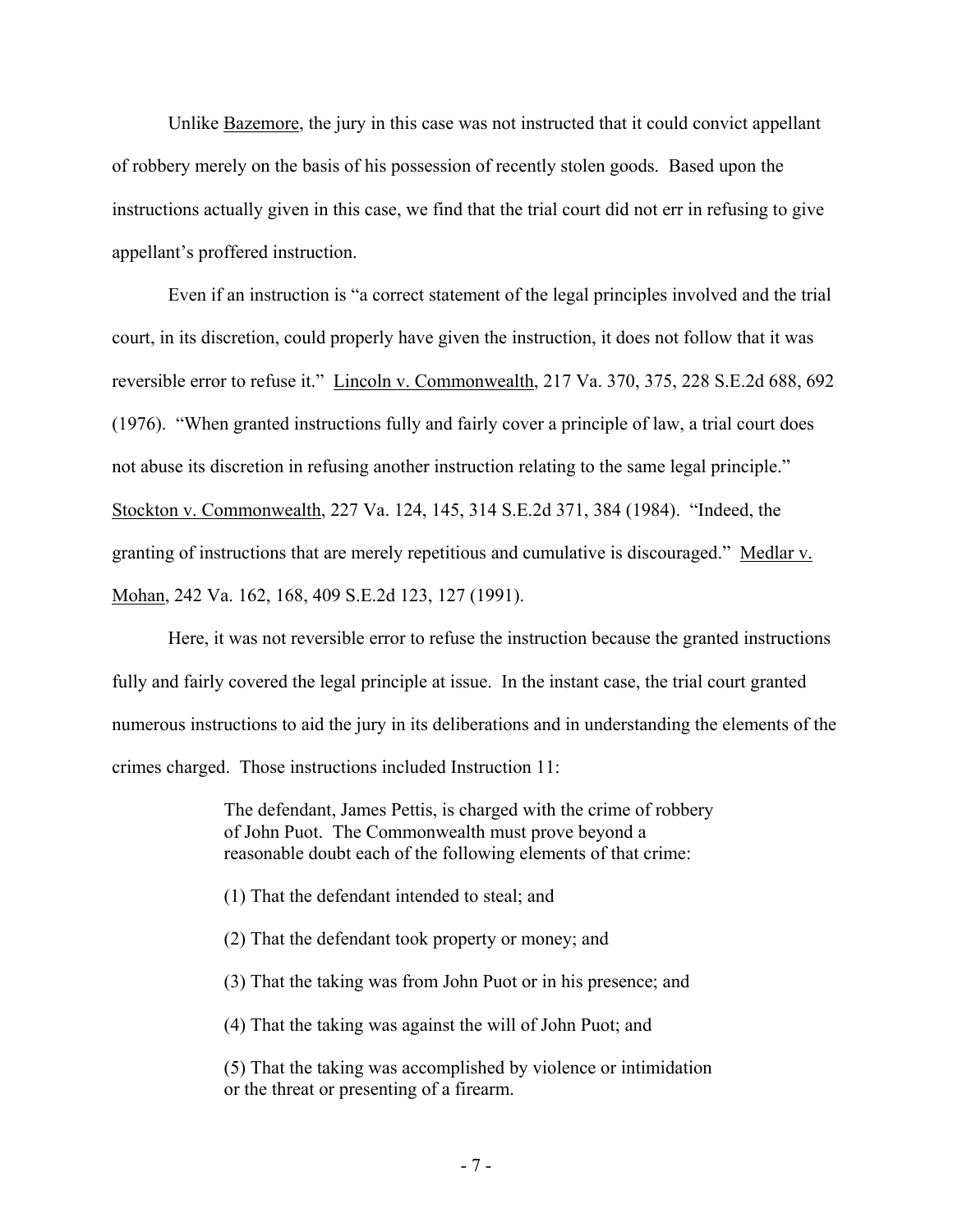If you find from the evidence that the Commonwealth has proved beyond a reasonable doubt each of the above elements of the crime as charged, then you shall find the defendant guilty but you shall not fix the punishment until your verdict has been returned and further evidence has been heard by you.

If you find that the Commonwealth has failed to prove beyond a reasonable doubt any one or more of the elements of the crime, then you shall find the defendant not guilty. $2$ 

 This instruction on the elements of robbery properly advised the jury that unexplained possession of stolen property, by itself, is insufficient to prove robbery, as it instructed the jury to find appellant guilty only if it found beyond a reasonable doubt that "the defendant took property or money" and "the taking was from John Puot or in his presence." The jury, so instructed, could not have found appellant guilty based solely upon appellant's "unexplained" possession of Puot's stolen bank card. Therefore, as Instruction 11 fully and fairly covered the legal principle at issue, appellant's rejected instruction was merely duplicative.

 Appellant further argues that the instruction should have been given because it supported his theory of the case as presented at trial. "[A] criminal defendant is entitled to have the jury instructed on his or her theory of defense when the evidence in the record supports the defense and when the defendant has proffered an instruction that correctly states the law." Tart v. Commonwealth, 52 Va. App. 272, 278, 663 S.E.2d 113, 116 (2008). Appellant's theory of the case, as expressed in counsel's closing argument, was that Puot's eyewitness testimony was not reliable and that appellant's possession of recently stolen goods did not mean that he was guilty of robbery. Here, the jury was given instructions that fully supported this theory of the case. Along with Instruction 11, the jury was also given an instruction that it was to judge the credibility of witnesses and the weight of the evidence. Given these instructions, the jury had

 <sup>2</sup>  $2$  This instruction uses the language of the Model Jury Instructions. 2 Virginia Model Jury Instructions-Criminal, No. G47.100, at 47-3 (repl. ed. 2017).